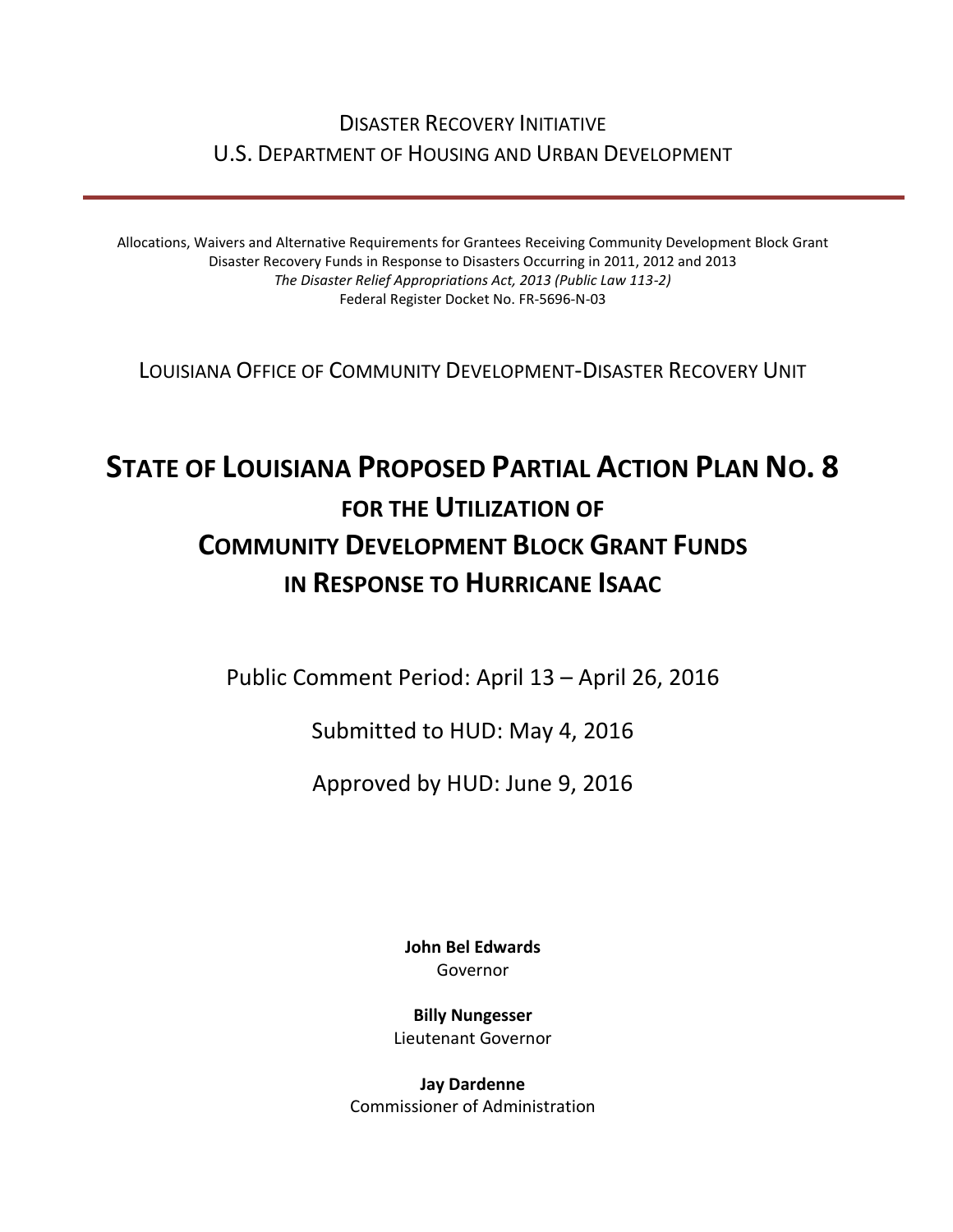#### **I. Overview**

This Partial Action Plan No. 8 reallocates funds from St. John the Baptist Parish's Small Rental Rehabilitation Program to its Homebuyer Assistance Program, and reduces the amount allocated to its Small Business Grant and Loan Program.

| Program                                             | <b>Total Allocation</b> | % of Allocation |
|-----------------------------------------------------|-------------------------|-----------------|
| St. John the Baptist Parish                         | \$27,674,000            | 43.0%           |
| St. John the Baptist Parish School Board            | \$5,000,000             | 7.8%            |
| <b>Plaquemines Parish</b>                           | \$16,953,000            | 26.3%           |
| <b>FEMA Cost-Share</b>                              | \$5,886,000             | 9.1%            |
| State Administration, Planning and Program Delivery | \$3,320,000             | 5.2%            |
| Hazard Mitigation Cost-Share Assistance Program     | \$3,021,084             | 4.7%            |
| Homeowner Rehabilitation Program                    | \$1,425,000             | 2.2%            |
| Parish Recovery Priority Projects                   | \$1,100,000             | 1.7%            |
| <b>Total</b>                                        | \$64,379,084            | 100.0%          |

### **II. Overall Grant Impact**

In order to serve the number of applicants for the Small Rental Rehabilitation Program and the Homebuyer Assistance Program, St. John the Baptist Parish decreased its allocation to the Small Rental Rehabilitation Program by \$1,674,478, from the previous \$3,594,140 to \$1,919,662. The parish applied those funds to the Homebuyer Assistance Program, increasing its allocation from \$1,306,960 to \$2,981,438.

Additionally, in response to demand during the application period, the parish reduced its allocation to the Small Business Grant and Loan Program by \$1,000,000. The \$1,000,000 will remain unallocated until the parish submits a budget amendment, requiring local council approval.

| Program                               | <b>Previous Allocation</b> | <b>Current Allocation</b> |
|---------------------------------------|----------------------------|---------------------------|
| Homeowner Rehabilitation Program      | \$11,549,820               | \$11,549,820              |
| Small Rental Rehabilitation Program   | \$3,594,140                | \$1,919,662               |
| <b>Housing Elevation Program</b>      | \$2,500,000                | \$2,500,000               |
| Homebuyer Assistance Program          | \$1,306,960                | \$2,981,438               |
| Demolition and Clearance Program      | \$350,000                  | \$350,000                 |
| Small Business Grant and Loan Program | \$4,334,880                | \$3,334,880               |
| School Board                          | \$5,000,000                | \$5,000,000               |
| Admin.                                | \$163,370                  | \$163,370                 |
| Unallocated                           | \$3,874,830                | \$4,874,830               |
| <b>Total</b>                          | \$32,674,000               | \$32,674,000              |

#### **Allocation Changes to St. John the Baptist Parish's Allocation**

#### **III. Public Comment**

A. This Partial Action Plan is considered substantial as it reallocates a total of \$2,674,478 within existing housing and economic development programs, per the allowable activities described in the Master Action Plan. The formal public comment period for the plan begins Wed., April 13, 2016 and runs through Tues., April 26, 2016 at 5 p.m.

Citizens and organizations can comment on this amendment via:

• The OCD-DRU website[, http://www.doa.la.gov/Pages/ocd-dru/Action\\_Plans.aspx;](http://www.doa.la.gov/Pages/ocd-dru/Action_Plans.aspx)